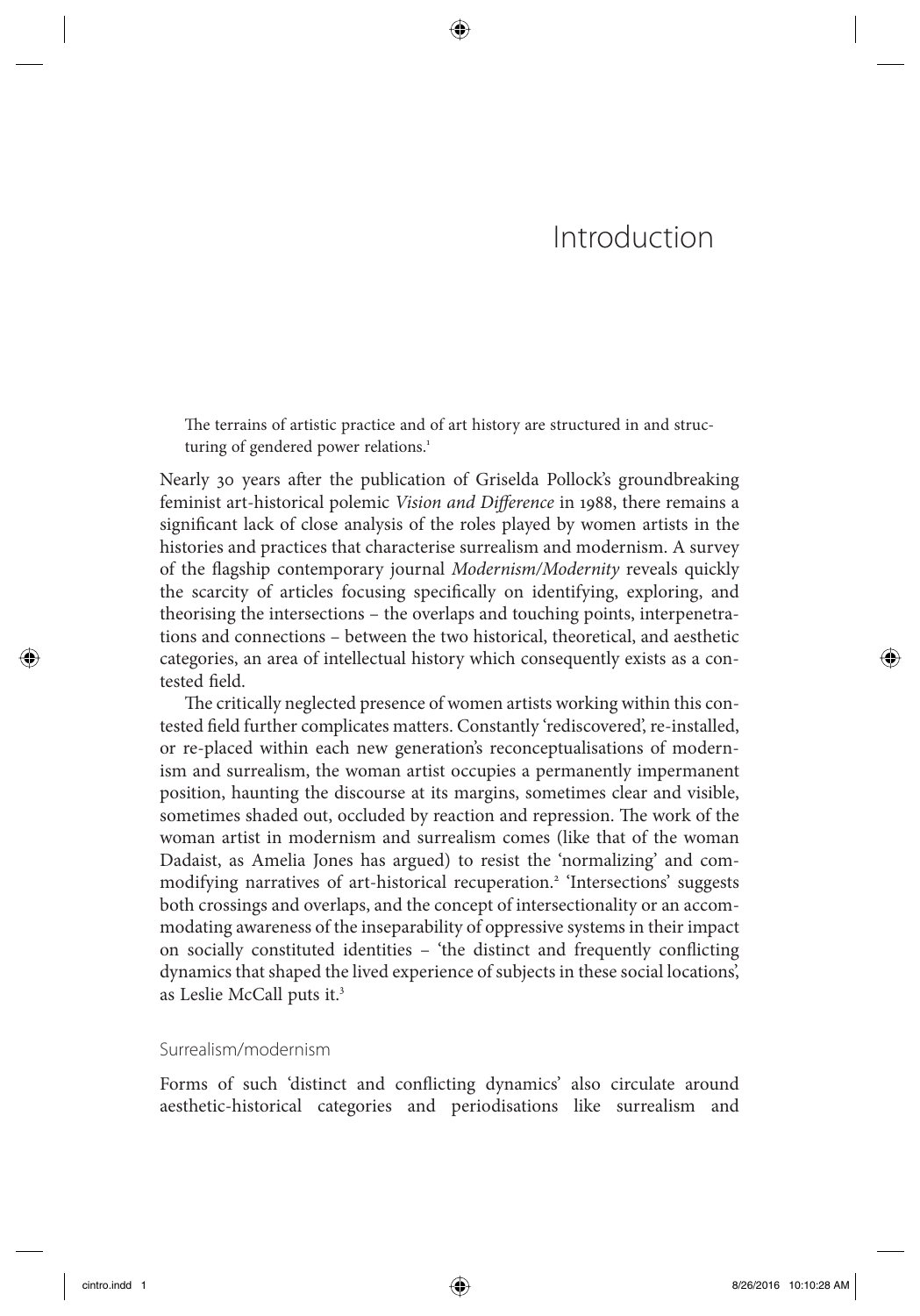modernism. Existing discussions demonstrate a variety of multifaceted and often contradictory critical perspectives denying unification, generalisation, or synthesis of such terms. Jacques Rancière, for example, regards surrealism as incommensurable with modernism, and contests that 'Surrealism and the Frankfurt School were the principal vehicles for ... countermodernity';<sup>4</sup> while Natalya Lusty extends Walter Benjamin's assertion that surrealism 'functioned as the radical other of modernism',<sup>5</sup> observing that 'feminist readings of surrealism have endeavored to illustrate how the transgressive function of surrealism as the radical other of modernism has rested on its appropriation of the disturbed female psyche and the violated female body as a metaphor for its revolutionary aesthetic and political practice.<sup>6</sup>

⊕

Susan Hiller identifies the relations between surrealism and modernism as much more intimately linked – surrealism, she suggests, is the 'shadow side of modernism',7 making the two inseparable from each other, interdependent and yet different, one (modernism) material and solid, the other (surrealism) a visible absence cast by that solid form, a dark shape imitating yet different from its other. David Cunningham observes that 'reconsidering the relation of surrealism to modernism or the avant-garde should not involve simply another re-jigging of curatorial categorisations derived (usually with considerable simplification) from the likes of Clement Greenberg or Peter Buerger, but should invite us to reconsider the nature of the very concepts of modernism and the avant-garde'.<sup>8</sup> Cunningham locates one of these intersections between surrealism and modernism in the process of reading (again with Benjamin) surrealism 'against the grain'.<sup>9</sup> Where others prominently locate a Hegelian synthesis at the core of surrealism (as is the case in Hal Foster's assertion that the 'insistence on resolution, the Hegelian reconciliation of such dualisms as waking and dreaming, life and death ... is the raison d'etre of Bretonian surrealism')<sup>10</sup> Cunningham finds it in the 'infinitely configured "plurality" of fragmentation," following Blanchot's assertion that:

 From the unknown – what is neither the pure unknowable nor the not yet known – comes a relation that is indirect, a network of relations that never allows itself to be expressed unitarily [. . .] a non-simultaneous set of forces, a space of difference [...] [T]he future of surrealism is bound to this exigency of a plurality escaping unification and extending beyond the whole (while at the same time presupposing it, demanding its realization).<sup>12</sup>

 It is this capacity of surrealism, its (dis)location in plurality, its presence as a 'network of relations' denying simple unification, which makes its interplays, intersections, overlaps, and dissonances with modernism (in its own fragmentary and contradictory nature) all the more fascinating and insistent.

 $\langle \spadesuit \rangle$ 

(♦)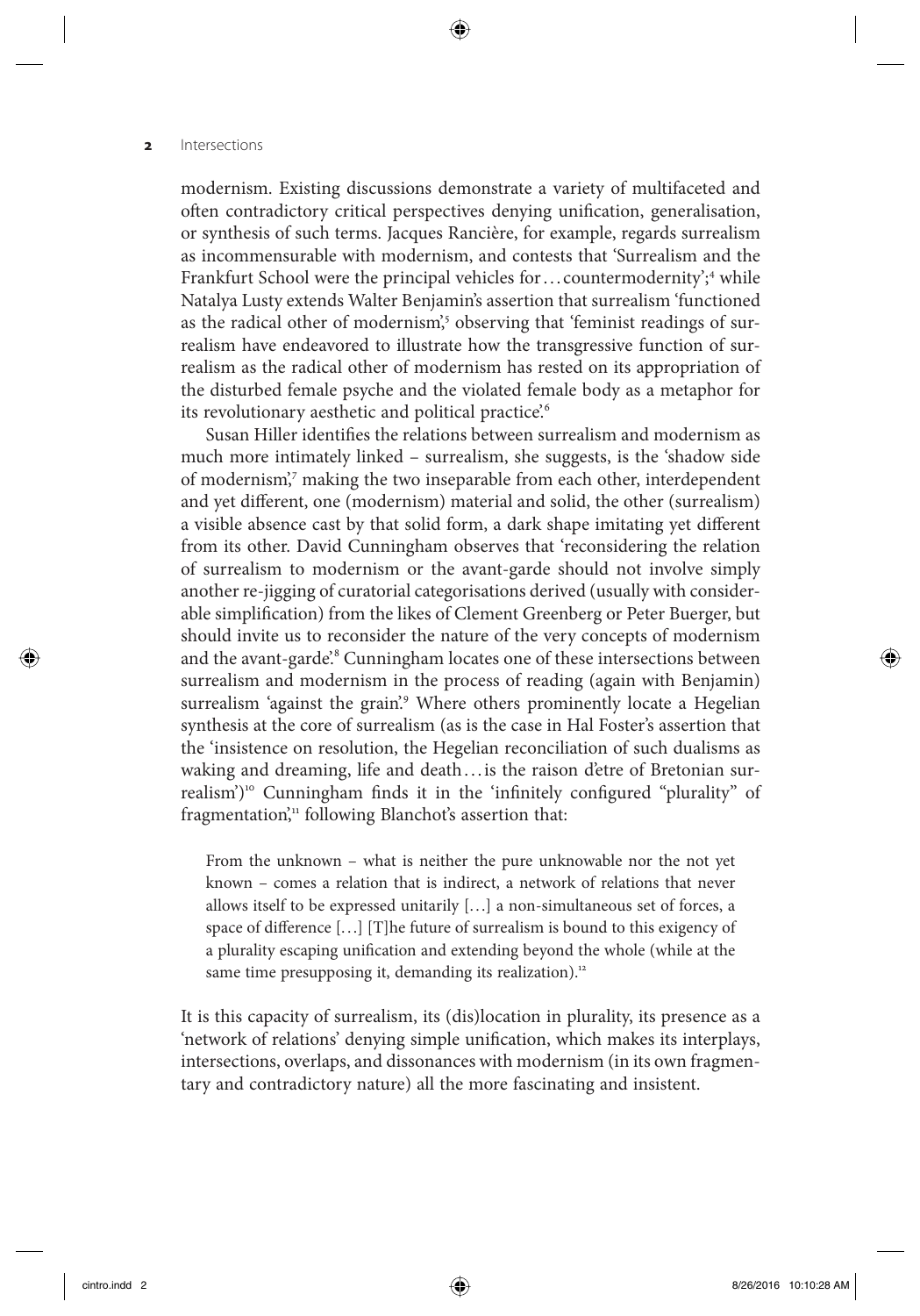# Women artists/surrealism/modernism

Since the 1970s, feminist art history has paid significant attention to women artists practising in the field of surrealism, from early critical and historical work by scholars of women's surrealism including Gloria Orenstein, Whitney Chadwick, Katharine Conley, and Mary Ann Caws, and the transformative work on theorising modernism of *October* scholar Rosalind E. Krauss, to a range of recent exhibitions and publication on individual artists, as well as 'women surrealists' more generally, such as *Angels of Anarchy: Women Artists and Surrealism* (Manchester Art Gallery, 2009), Pallant House ' s *Surreal Friends* (2010), LACMA's *In Wonderland: The Surrealist Adventures of Women Artists* in Mexico and the United States (2012), and Tate Liverpool's Leonora Car*rington* (2015).<sup>13</sup>

⊕

 A cursory survey of large-scale surrealist exhibitions and publications indicates, nevertheless, that these artists have still not secured guaranteed places within the field mapped by general surveys of both surrealism and modernism. Their under-representation in exhibitions such as Surrealism and the Object (Pompidou, 2013), Another World: Dalí, Magritte, Miró and the Surrealists (National Galleries of Scotland, 2010), Surrealism & Modernism: From the Collection of the Wadsworth Atheneum Museum of Art (2003), and in surveys of modernism such as Jean-Michel Rabaté's A Handbook of Modern*ism Studies* (2013), suggests that the extensive work done on women artists has failed to alter the preconceptions of male creative authority and male discursive power that control and organise the institutions of art history, exhibitioncuration, and critical writing.

Recent feminist art history has offered more nuanced and extended explorations of the interrelationship between modernism and surrealism, and of women's roles in both. Marsha Meskimmon has identified the central issue, arguing that women 'were an integral part of the social, economic and cultural exchanges characterised as "modern", yet all too frequently their contributions to modernism as active participants in its debates and definitions have been undervalued if not effaced<sup>'14</sup> In Annette Shandler Levitt's *The Genres and Genders of Surrealism* (1999) an expanded conception of surrealism is discussed as an exploration of the inner and outer dynamics of modern ambiguity emerging after the First World War and centring on the notion of *dépaysement* (disorientation) as an effect on the viewer of the surrealist artwork. Levitt expands the field in part by focusing on women artists (like Leonor Fini and Dorothea Tanning) who deliberately distanced themselves from Breton's surrealist 'inner circle', as well as on pre- or marginally surrealist male writers and artists.

Susan Rubin Suleiman's Subversive Intent: Gender, Politics, and the Avant-*Garde* (2013) explores the subversive significance of play in women's and men's

 $\langle \spadesuit \rangle$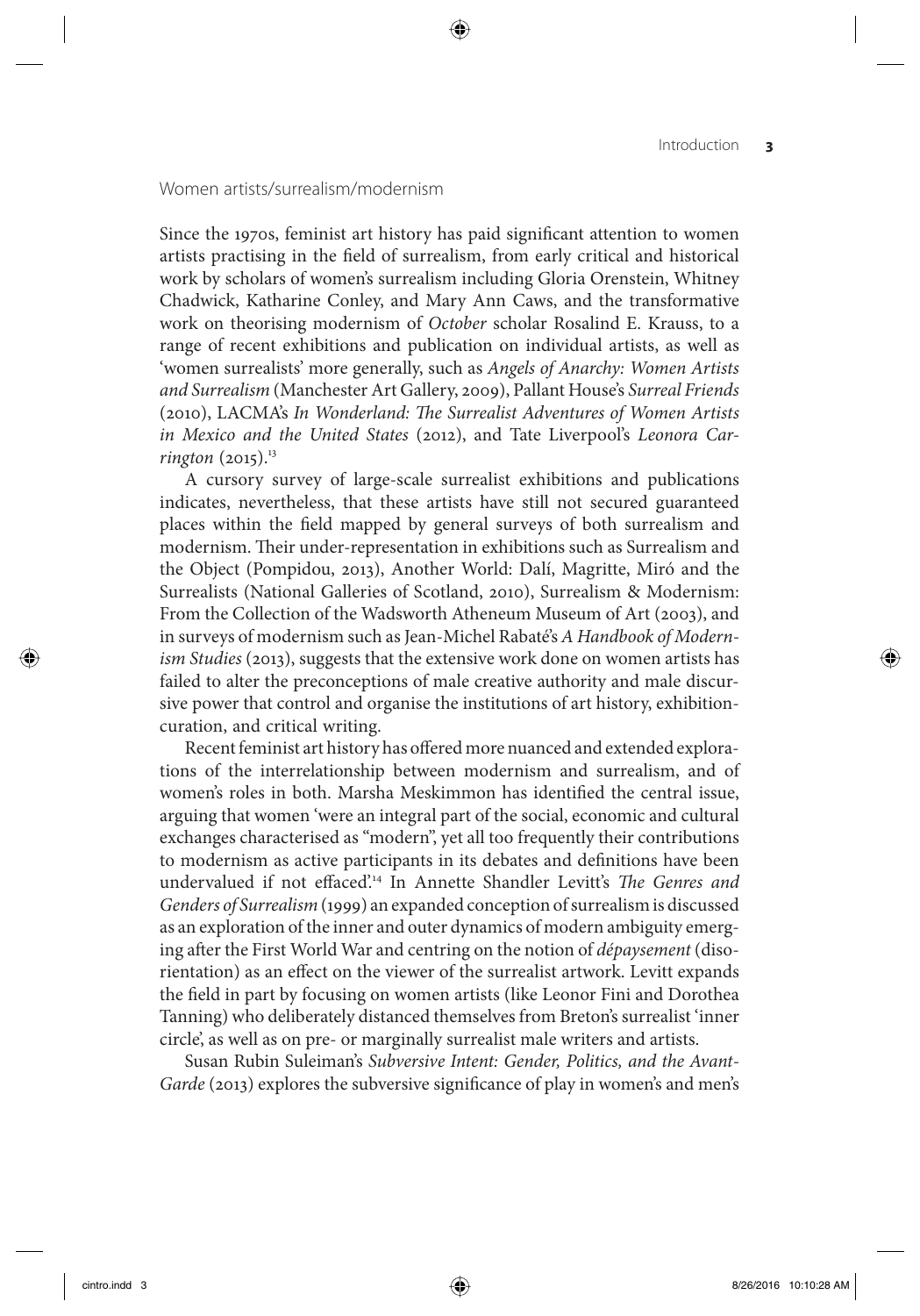engagements with modernism, noting (for example) 'the renewal of interest in Surrealism, particularly in the work of women Surrealists, which gathered momentum in the mid-1980s<sup>215</sup> Suleiman's preferred typology subsumes into the single concept 'avant-garde', 'however messy and full of dividing lines it might be', the broad categories of 'modernism, post-modernism, and the historical avant-gardes',<sup>16</sup> including surrealism - in part as a means of evading *October* -style argument about categories and periodisations.

⊕

 Such subsuming can be contrasted with the arguments of critics like Meskimmon who prefer to eschew generalisations and inclusivities, rethinking categorisation itself as an outcome of the backward glance through a 'sanitised veil' of history of academic discourses:

During the inter-war years in Europe and America there was no definitive consensus concerning the 'modern' or 'modernism'; many different factions vied for the privilege to assert their 'modernity' and through this, their cultural dominance. To read the 1920s and 1930s through the sanitised veil of post-Second World War definitions of the modern and modernism is to reduce the complex and multiple discourses and debates of the day into a falsely unified whole.<sup>17</sup>

 Feminist art historians might thus be divided between those who seek to parse the complexities of modernist allegiances and identifications, and those prepared to overlook these complexities for the sake of discursive and other economies. Either way, the continual need to re-evaluate modernism and surrealism invites the examination and framing of interplays and interactions within the tripartite nexus that organises the argument of this book: that of 'women artists', 'surrealism', and 'modernism'. By analysing and exploring the complex and shifting marginalisations and centrings, and visibilities and invisibilities within canons, of hitherto neglected women artists, further expansions of the surrealist and modernist fields can be effected.

#### Intersections

*Intersections* offers essays that develop from existing feminist scholarship on women in surrealism and modernism, establishing new modes of reading and criticism practised by a new generation of scholarship. The book frames discussions in an interdisciplinary variety of contexts of the three key terms women/modernism/surrealism. Revisiting the substantial feminist body of precursor work, the essays here explore questions of why specifically surrealism has been such a focus of work on women in modernism, and how and why within this focus certain artists have been neglected, while others (e.g. Frida Kahlo, Meret Oppenheim, or Lee Miller) have recently become 'canonical' figures within both feminist and wider canon formations. Scrutinising

 $\langle \spadesuit \rangle$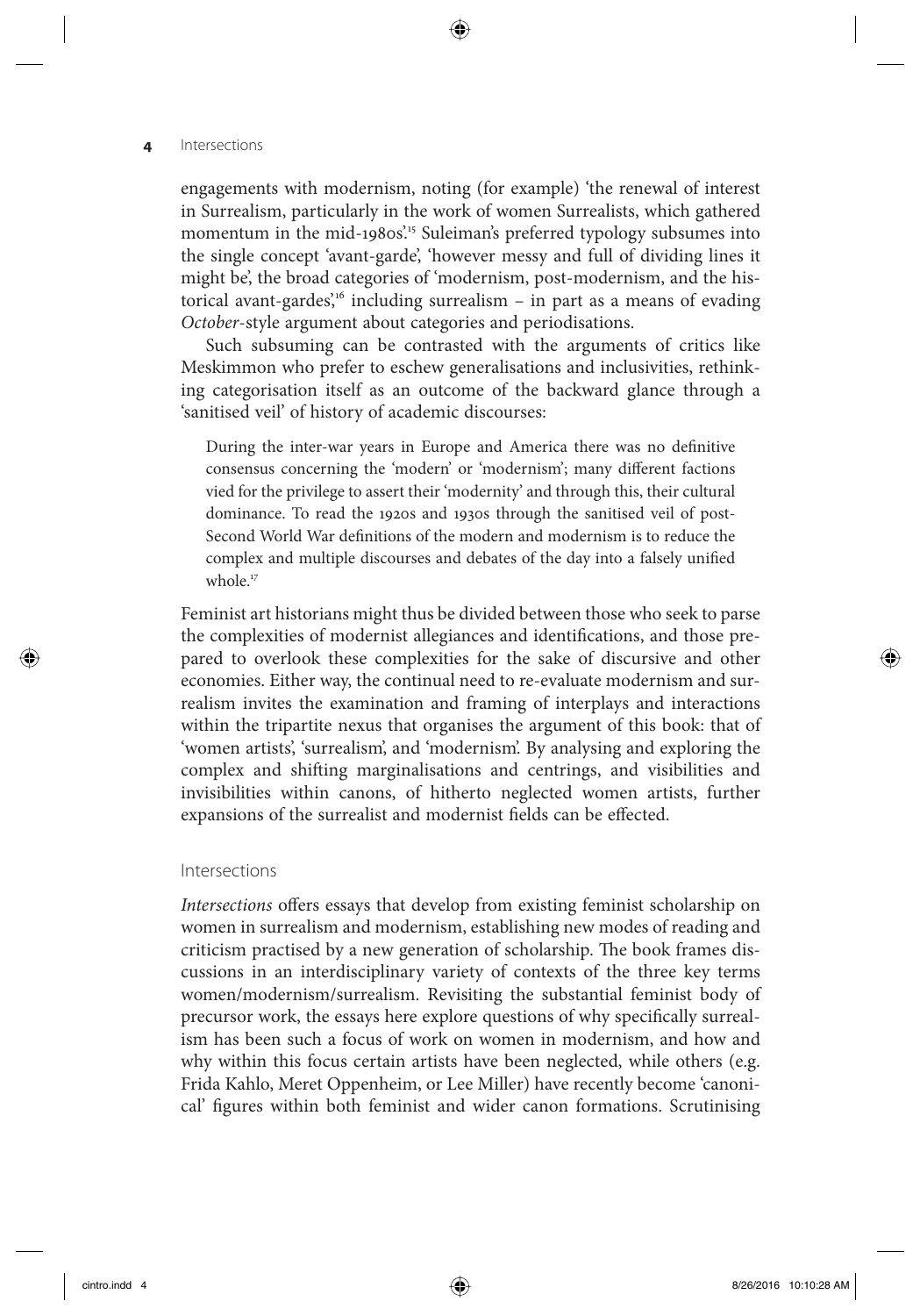### Introduction **5**

women artists' works with, and within, surrealism and in the context of modernism dynamises current scholarly understanding of all three terms, opening new and fruitful ways of encountering, and more boldly of undoing, histories and concepts that have defined all three. The essays in this critical anthology thus focus on the collisions, collusions, dialogues, and intersections between women artists, modernism and surrealism. They open up and stimulate discussion on persistent critical blindspots relating to the broad identitycategories of race, class, nationality, and location, questioning the processes by which certain artists (or artistic oeuvres) have been neglected, while others have become canonical figures.

⊕

The essays here challenge persistent canonical constructions in a number of ways. They explore the triple-structure 'women artists/surrealism/modernism' by focusing on little-known oeuvres, or on work produced at later periods in artists' lives or in media deemed unusual in relation to their 'typical' oeuvre, or on work by artists who have hitherto been regarded as marginal or irrelevant to debates around modernism, surrealism, and the woman artist. The essays offer theoretical explorations of different generations of artists who fit in a variety of ways into the wider category of modernism and who intersect with surrealist practices and traditions in complex and sometimes problematic ways. These range from figures whose works precede and shape surrealism but have in fundamental ways been excluded from (and by) it, to those who actively contributed to some of the many manifestations of historical surrealism, to contemporary artists working in the historically expanded field of post-surrealist traditions. This volume offers case studies discussing manifestations of modernism and surrealism in specific national contexts including Czech, Swiss, North-American, Austrian, French, English, and Caribbean, and exploring some of the intersections between colonial and patriarchal repressions. The volume pays particular attention to artistic practice as a polymathic engagement in, and with, a multitude of media, ranging from writing and film making, to costume design and fashion.

As Rosalind Krauss asserts, historicism 'works on the new and different to diminish newness and mitigate difference. It makes a place for change in our experience by evoking the model of evolution, so that the man who now is can be accepted as being different from the child he once was, by simultaneously being seen – through the unseeable action of the telos – as the same.<sup>18</sup> The essays in this collection seek to evade such historicist flattening of newness and difference: they are not arranged chronologically, but brought together in loosely thematic categories, inviting resonances within the groupings, as well as outside of them with other essays. The categories encompass broadly differentiated practices – automatic, poetic, magical, combinatory, and the practice of fashion. These differentiated sections, mapping works in a variety of different media, themselves pro- and analeptically intersect with each other,

 $\langle \spadesuit \rangle$ 

◈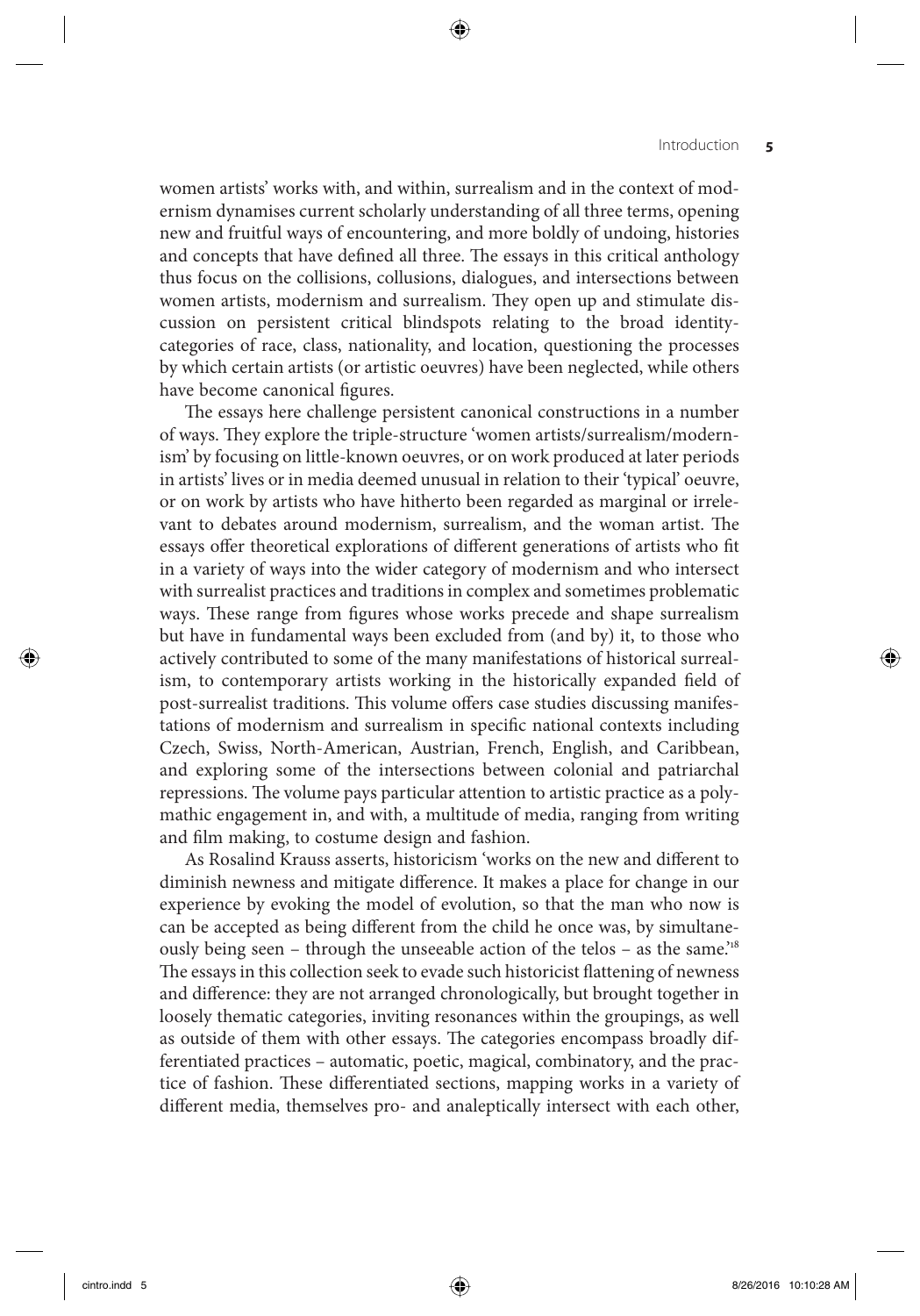producing echoes, shared artistic and authorial concerns, as well as differentiations, and historical, national, generic, and other specificities. A key intersection of increasing significance in modernist and surrealist studies concerns social class. Most of the artists addressed here (like most of their male counterparts) share a similar upper-middle class or aristocratic background bestowing on them certain privileges of wealth and social position, a situation that does not invalidate the political content or radicalism of their work, but does necessitate being aware of the conditions of its production.

⊕

A significant and recurrent concern of authors in this volume is to explore what Susan Hiller has called 'the repressed history of automatism within modernism<sup>'19</sup> Colin Rhodes examines the automatic practices of four artists, Hélène Smith (Catherine Elise Muller; 1861–1929), Aloïse Corbaz (1886–1964), Unica Zürn (1916–70), and Anna Zemánková (1908–86), tracing the interplays between (male) surrealists' 'partial appropriation or colonisation' of such practices and artists, and the simultaneous relegation of these artists to 'perform as footnotes' and 'marginalia'. In the process Rhodes reveals surrealism's disappointingly bourgeois and conventional attitude towards outsider artists.

Katharine Conley's essay on Susan Hiller (born 1940) focuses on her weaving together of the 'legacies of modernism and surrealism with spiritualism' and explores her embracing, in opposition to the claims of the original group of male surrealists, automatism's 'origins in spiritualism'. Conley's exploration relates Hiller's work to that of Leonora Carrington  $(1917-2011)$ , with her emphasis on the spiritual origins of automatism, tying surrealism to a 'tradition that prominently featured women artists' (thus developing a thread introduced in Rhodes's essay).

Guy Reynolds's piece extends Conley's focus on Hiller to other women artists working with the automatist surrealist legacy, namely Louise Bourgeois (1911–2010) and Helen Chadwick (1953–96). Reynolds explores the different and differentiated ways in which these artists negotiate and work the hybrid space where 'the verbal and the visual meet and enter into dialogue'. He traces these three artists' distinct and continuing feminist dialogues with the 'legacy of modernism, with Freud's legacy, and how we can write about cultural bequests'.

 Following Reynolds' exploration of the 'intersections of image and word' in these automatic practices, the next section focuses on little-known poetic practices (both writerly and visual) of artists conventionally regarded as working in visual media. Jonathan Eburne's essay examines the 1937 collaboration *Le Coeur de Pic* (Heart of Spaces), by Claude Cahun (1894–1954) and Lise Deharme (1898–1980). Framed as a children's nursery-book, this work of illustrated verse contrasts sharply (Eburne argues) with Cahun's more explicit political writings of the same period. He explores the 'political significance of understanding poetic language as a medium that negates, misdirects, and

 $\langle \spadesuit \rangle$ 

◈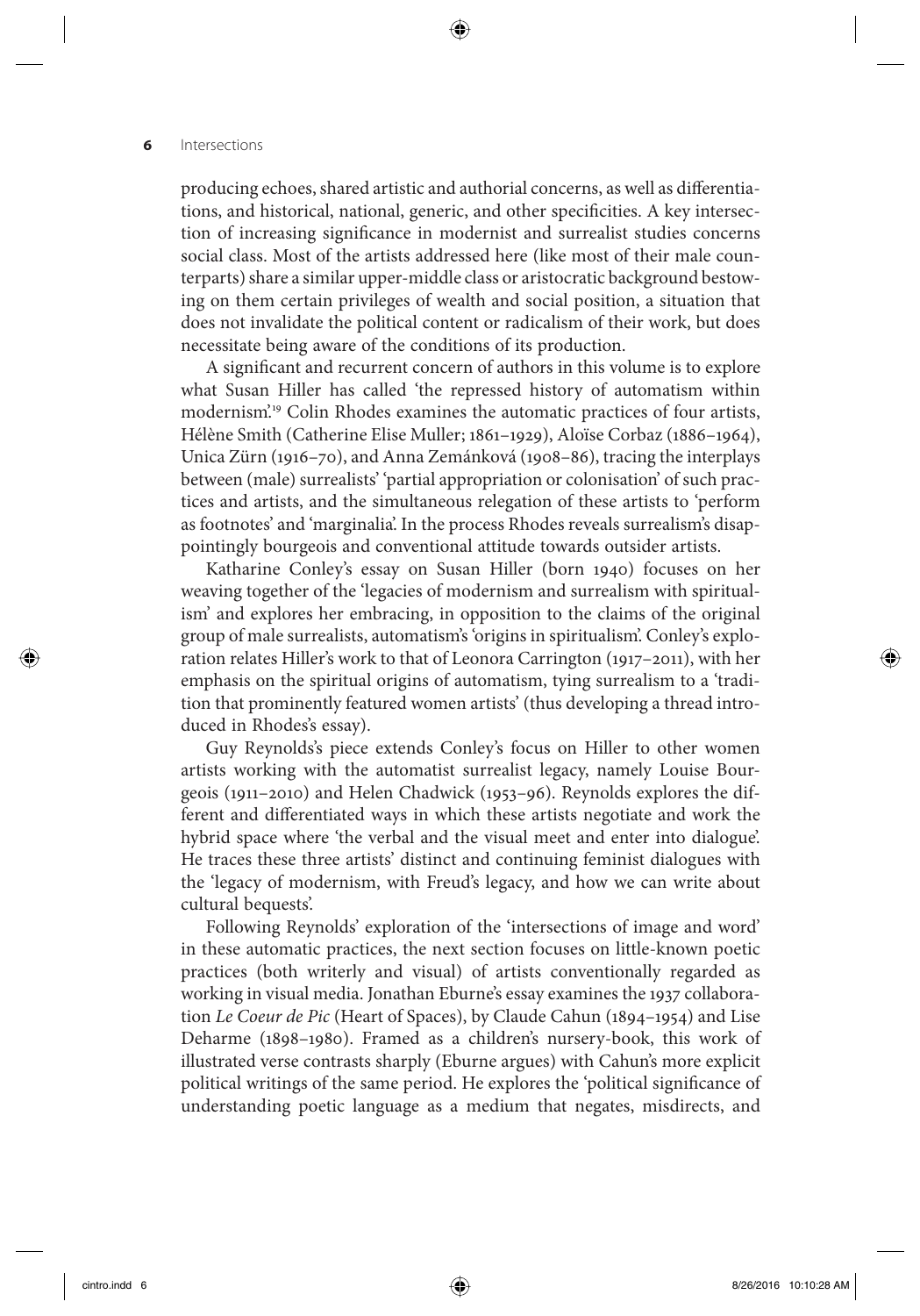disrupts the very relations of communicability or action it purports to enable', and focuses on Cahun's 'surrealist insistence' on 'mediated political expression', which sees poetic language as a resistance, rather than expression of 'cognitive certainty presumed by propaganda and protest writing alike'.

Catriona MacAra's essay explores the intimate relations and dialogues between Dorothea Tanning's (1910–2012) soft sculpture practice, and particularly the piece *Emma* (1970), and Gustave Flaubert's 1857 realist novel *Madame Bovary* . McAra argues that for too long gendered readings of modernist and/ or surrealist practices have been marginalised by biographical readings. Instead, she suggests, drawing on the methodological focus of Mieke Bal, that Tanning *embodies* Flaubert's contradictory character as a form of écriture *féminine* and 'autotopographical' critique. For McAra, *Emma* functions as a 'disruptive object within the modernist project, morphologically and thematically closer . . . to more playful neo-avant-garde, post-minimalist practices and feminist aesthetics.<sup>20</sup>

Victoria Ferentinou's discussion focuses on Leonora Carrington's littleexplored novel *The Stone Door*, written in the 1940s and published in 1978. According to Ferentinou, in this novel Carrington questions 'fixed meanings, linear movements and dualist categories' through her modernist exploration of liminality. This exploration, however, is not a simple re-adaptation of modernist tropes, but a reworking through 'the lens of surrealist ideas, such as the marvellous', providing a far more 'transgressive framework'.

Hazel Donkin's essay examines how the works of female surrealists impacted in the period after the Second World War on surrealist discourses on and theorisations of sexuality, gender, and the family, focusing mainly on the contributions of Nora Mitrani (1921–61) and Joyce Mansour (1928–86). Their engagement with these themes 'in a climate of modernisation and increasing sexual freedoms' is analysed through their image and text contributions to the key post-war journals *Médium: Communication Surréaliste* (4 issues, 1953–55), *le surréalisme, meme* (12 issues, 1956–59), *BIEF* (5 issues, 1958–60), and *La Brèche* (8 issues, 1961–65).

 Part III explores the functions of the magical practices and discourses engaged in by women artists, viewing them in and as points of intersections between surrealism and modernism. Neil Matheson's essay on Ithell Colquhoun (1906–88) and her practices, grounded in occultism and magic, views them as intimately bound to the spiritualism connected to automatism (previously discussed in Conley's piece): 'If we accept the occult as an integral aspect of the modern', writes Matheson, 'contributing as it does to the emergence of new forms of subjectivity, then Colquhoun's occultism falls more squarely within advanced modernism, anticipating key themes within postwar surrealism'.<sup>21</sup> Matheson notes the irony that despite this anticipatory value of Colquhoun's work, and its close relations to surrealism's own interest

 $\langle \spadesuit \rangle$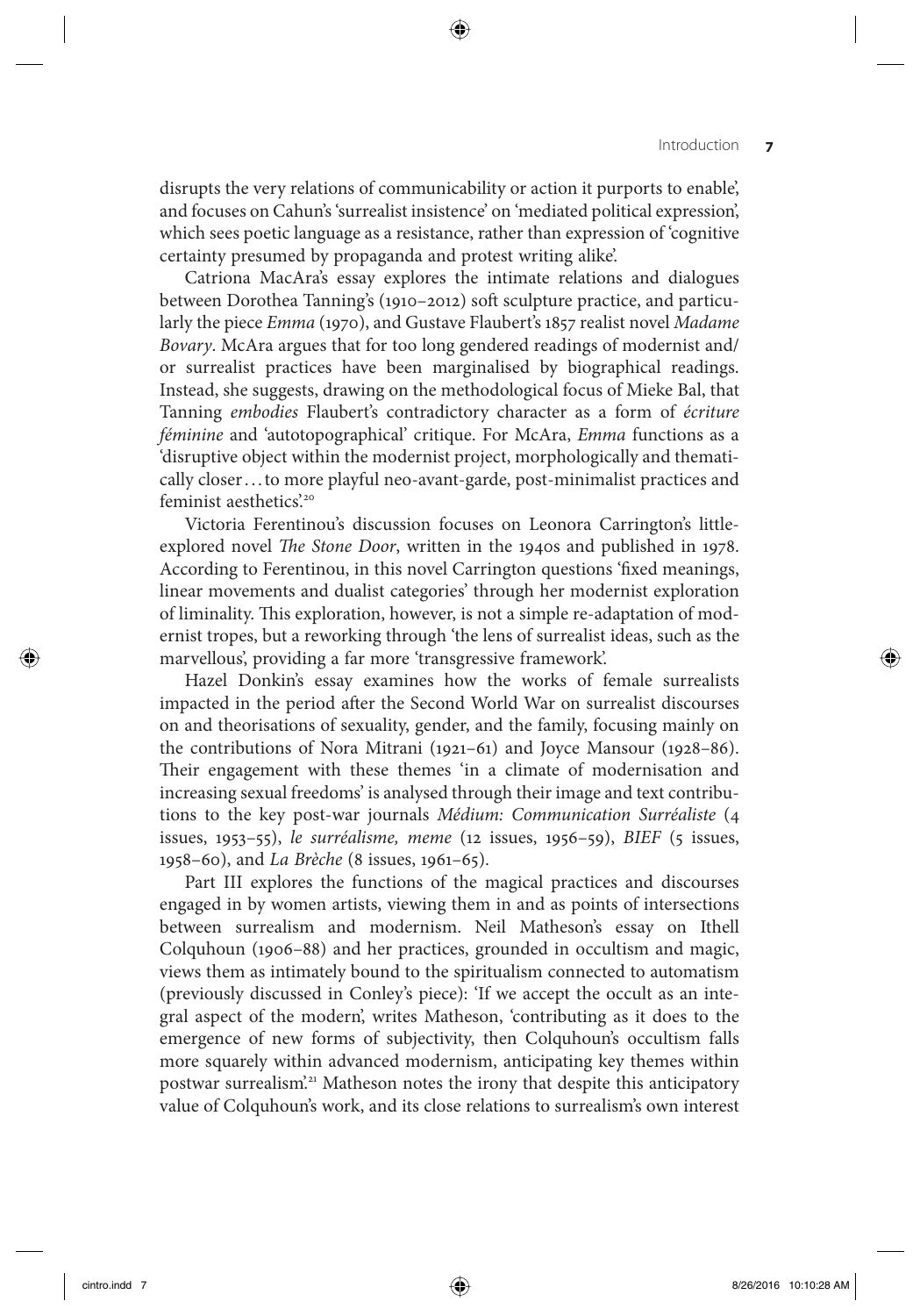in magic, she was excluded from the British surrealist group. It is interesting to observe that (similar to Rhodes's conclusion about the partial inclusion into surrealism of the artists he discusses), it is Colquhoun's *actual* participatory practice in occultism and her membership of 'secret societies', rather than any purely symbolic expression of these practices, that was a key reason for her exclusion.

⊕

Terri Geis's essay continues the enquiry into ideological double-moves (in the main, by both the original surrealists and by their subsequent representations in different art histories). Geis explores connections between the ways modernist discourses tend to appropriate artists for specific purposes, and simultaneously exclude the possibility of their being significant shapers of these discourses. She examines some instances of the 'complex level of exchanges' at work within artistic encounters in the Caribbean, tracing some of the complexities of modernist primitivism as well as the 'tensions surrounding colonial identity and assimilation'. As Geis asserts (following Edward Said, who asserted in *Culture and Imperialism* [1993] that 'most histories of European aesthetic modernism leave out the massive infusions of non-European cultures to the metropolitan heartland during the early years of this century'), a number of studies of surrealism have examined the importance and, indeed, centrality of non-Western cultures and thought to the movement (often linking it, more or less problematically to anti-colonial protest). According to Geis, the role of women artists in relation to this area of surrealism has not yet been thoroughly investigated. She examines two moments of alliance in the Caribbean in the 1940s: first. the conversation through essays between André Breton ( *Martinique: Snake Charmer* [1948]) and the Martinican writer Suzanne Césaire (1915–66) ('The great camouflage'  $[1945]$ ); and second, the relationship between Maya Deren (1917–61) and the Haitian painter and voudou priest André Pierre (1914–2005).

 Part IV examines a diverse range of combinatory practices as sites of both intersection and discord between surrealism and modernism in women artists' works. Ilene Susan Fort discusses the stylistic combinations of surrealism and classicism in the work of the American artist, Helen Lundeberg (1908–99). Fort locates these stylistic combinations in the intersections between the appropriations of classicism in modern North American history and ideology, and surrealism's own classicist appropriations in works by artists such as Giorgio de Chirico. In Lundeberg's work these intersections 'utilised ancient history and myth to explore and challenge contemporary cultural assumptions about gender and power'.

Reflecting on and extending earlier discussions in Part II of this anthology, the essays by Patricia Allmer, Elza Adamowicz, and Gabriele Schor focus on collagistic practices in poetic contexts. Allmer scrutinises Lee Miller's (1907– 77) documentation of textual surfaces, specifically in her photographs of

 $\langle \spadesuit \rangle$ 

(♦)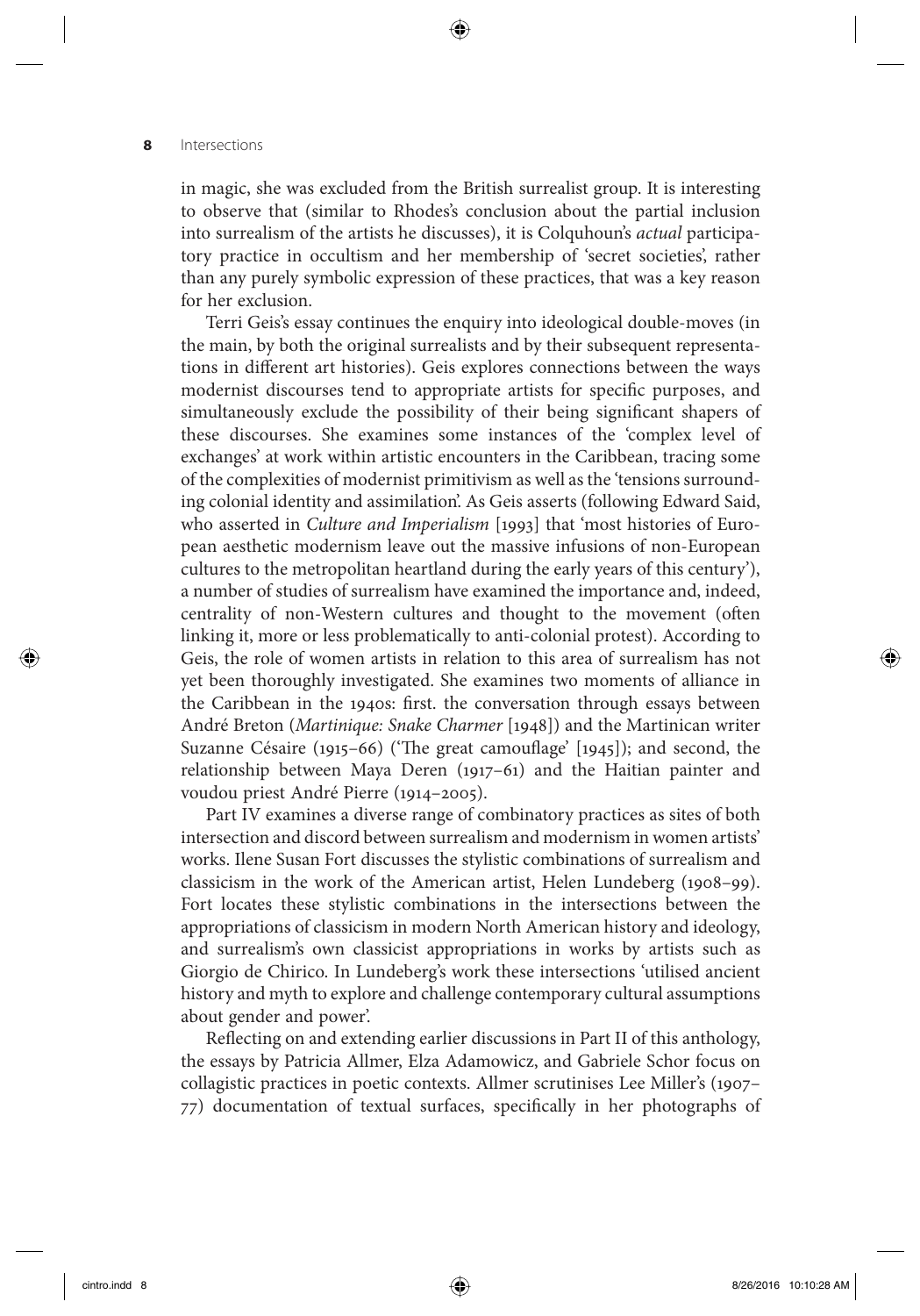### Introduction **9**

advertising surfaces in Germany in 1945, in the immediate aftermath of the War. Allmer argues that Miller's textual landscapes engage dialogically with Dada collage techniques and strategies, and through this engagement intersect with Nazi ideologies of art and the aesthetic, deconstructing the ideologies of Nazi propaganda with the very modernist art forms they tried to repress and destroy.

⊕

Elza Adamowicz's essay focuses on examinations of the collagistic practice of the French artist Aube Elléouët (born 1935) from the 1990s to 2012, and the negotiations through this practice of the female figure (dis)located within the intersections of modernism and surrealism, intersections closely bound to Elléouët's personal identity and history, as the daughter of Jacqueline Lamba and Breton. Adamowicz explores this body of work as being in complex dialogue ('complicitous, ironic, antagonistic?') with 'the theory and practice of collage of the first generation of surrealists', examining relations 'between a citational practice which looks back and a poetic practice which creates as yet never-seen dream landscapes, fantastic narratives, and imaginary creatures'. Adamowicz's enquiry concludes with a consideration of Elléouët's collage practice as post-surrealist, or postmodernist.

Gabriele Schor's essay analyses the 'feminist sensual poetics' deployed in the work of the Austrian artist Birgit Jürgenssen (1949–2003), a corpus which emerges out of, and is closely bound to, specific iconographies of surrealism, particularly that surrealism engaged with by first generation women artists. Schor focuses her discussion on the 'interplay of textual, poetic and iconographic elements', discussing Jürgenssen's practice in a specifically Austrian national context.

The final part of *Intersections* focuses on the practice of fashion. Rachel Grew's essay explores the difficulty of containing Leonor Fini's (1907-96) work in both surrealist and modernist discourses, suggesting (in a formula that might characterise the whole book) that 'intervention is needed in these various discourses; one which emphasises ambiguity, overlap, and multiplicity'. According to Grew, Fini works at 'the vanguard of an embodied discourse that enshrines the constructed artifice rather than the authentic "truth", which has become an obstacle to art historical critique'. She traces 'processes of embodiment' in Fini's work by focuses on two instances (from a wide oeuvre) of her theatrical designs: the group of costumes she designed for the 1949 ballet *Le Rêve de Leonor* (for which she was also the creator of the story and the set-designer), and the floral motifs connected with Fini's designs for the 1969 production of Oscar Panizza's Le Concile d'Amour (The Love Council).

The volume concludes with Emma West's essay, which points to the recurrent art-historical and curatorial reduction of artists (both male and female) to a select number of works which seem to return eternally as definitive oeuvres. West focuses instead on lesser-known works by Elsa Schiaparelli

 $\langle \spadesuit \rangle$ 

◈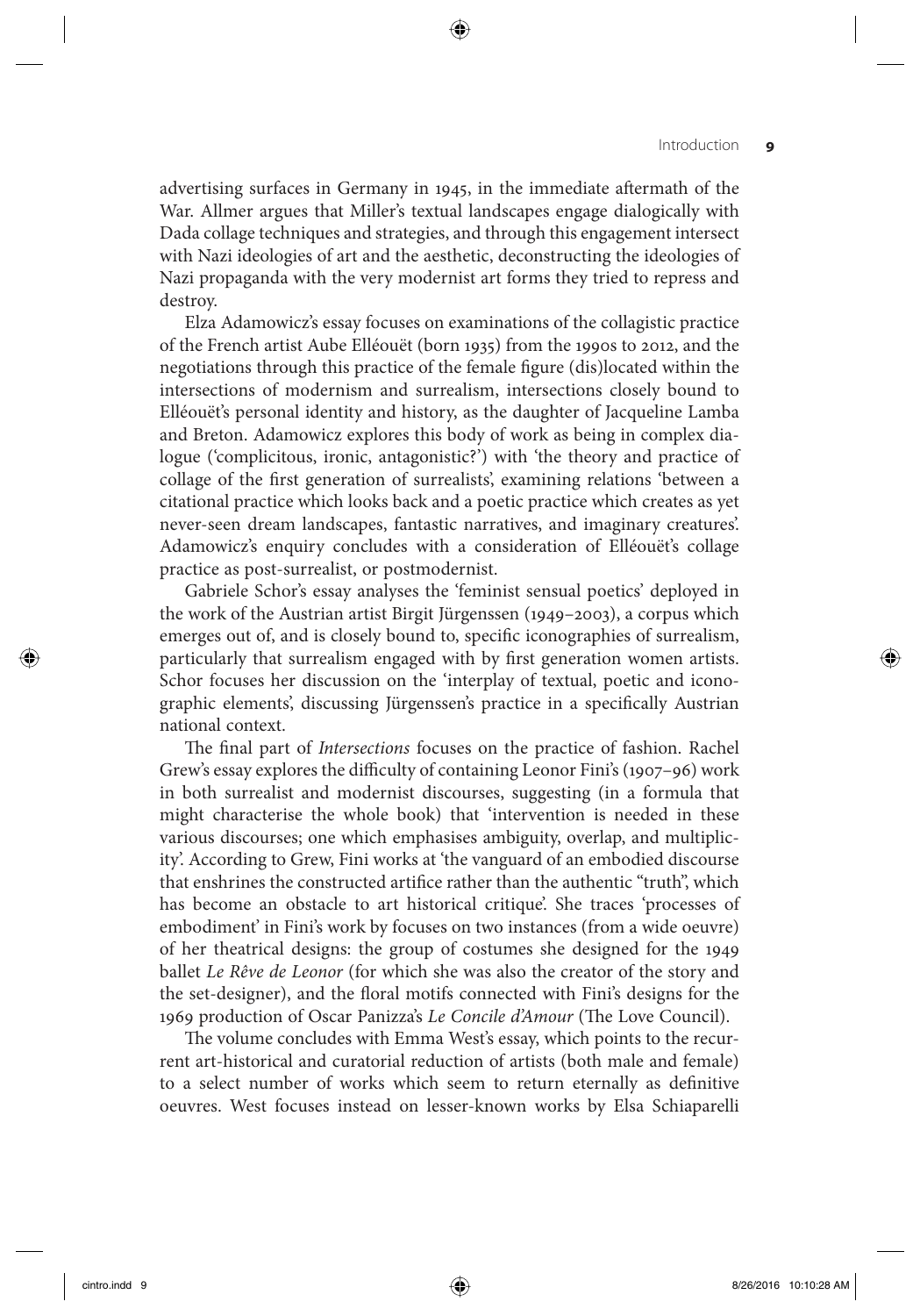(1890–1973), which she explores as 'cultural translations of surrealism' in the context of 'the modern split between an elite, aesthetic high modernism on the one hand and popular, commercial mass culture on the other'. Schiaparelli's work, West suggests, transports surrealism into a new dimension, and she argues that these designs 'allow the performance of surrealism on a scale unconceivable for its founders, revolutionising not just traditional fashion and ideas of femininity but also surrealism itself '.

⊕

 Intersections between surrealism, modernism, and women artists are thus explored across a variety of oeuvres each critically neglected to a greater or lesser extent; each bearing a specific set of relations to, and distinctions from, the key practices, features, tropes, and ideological positions characteristic of various formations of surrealism; and each marking a specific set of intersections between surrealist and modernist aesthetic assumptions. One purpose of this book is to externalise and make explicit the 'internal dialogue'<sup>22</sup> that critics like Suleiman have noted taking place between women surrealists and their male counterparts. While (as critics and anthologists like Penelope Rosemont have been at pains to emphasise) 'the Surrealist Movement has always opposed overt as well as *de facto* segregation along racial, ethnic, or gender lines,<sup>23</sup> such segregation returns in selective and repressive arthistorical accounts. The essays in *Intersections* counter this segregational tendency by exploring how those lines of separation and distinction might blur, might touch, overlap, or entwine specifically surrealist contexts with those of modernist aesthetic practice, of what Ithell Colquhoun (citing Breton) called (in 'The mantic stain: Surrealism and automatism' [1949]) 'the modern procedure.<sup>24</sup>

#### Notes

 $\langle \spadesuit \rangle$ 

- 1 Griselda Pollock, *Vision and Difference: Feminism, Femininity, and the Histories of Art* (London: Routledge Classics, 2003), 76. Originally published 1988.
- 2 Amelia Jones, '"Women" in dada: Elsa, Rrose, and Charlie', in Naomi Sawelson-Gorse, *Women in Dada: Essays on Sex, Gender, and Identity* (Cambridge, MA and London: MIT Press, 1998), 162.
- 3 Leslie McCall, 'The complexity of intersectionality', *Signs*, 30:3 (Spring 2005), 1780.
- 4 Jacques Rancière, *The Politics of Aesthetics: The Distribution of the Sensible*, ed. and trans. G. Rockhill (London: Bloomsbury, 2006), 22.
- 5 Natalya Lusty, *Surrealism, Feminism, Psychoanalysis* (London: Ashgate, 2007), 10.
- 6 Lusty, *Surrealism*, 10.
- 7 Susan Hiller and Roger Malbert, 'Susan Hiller in conversation with Robert Malbert', *Papers of Surrealism* , 5 (Spring 2007), www.surrealismcentre.ac.uk/ papersofsurrealism/journal5/acrobat%20files/interviews/hillerpdf.pdf.

(♦)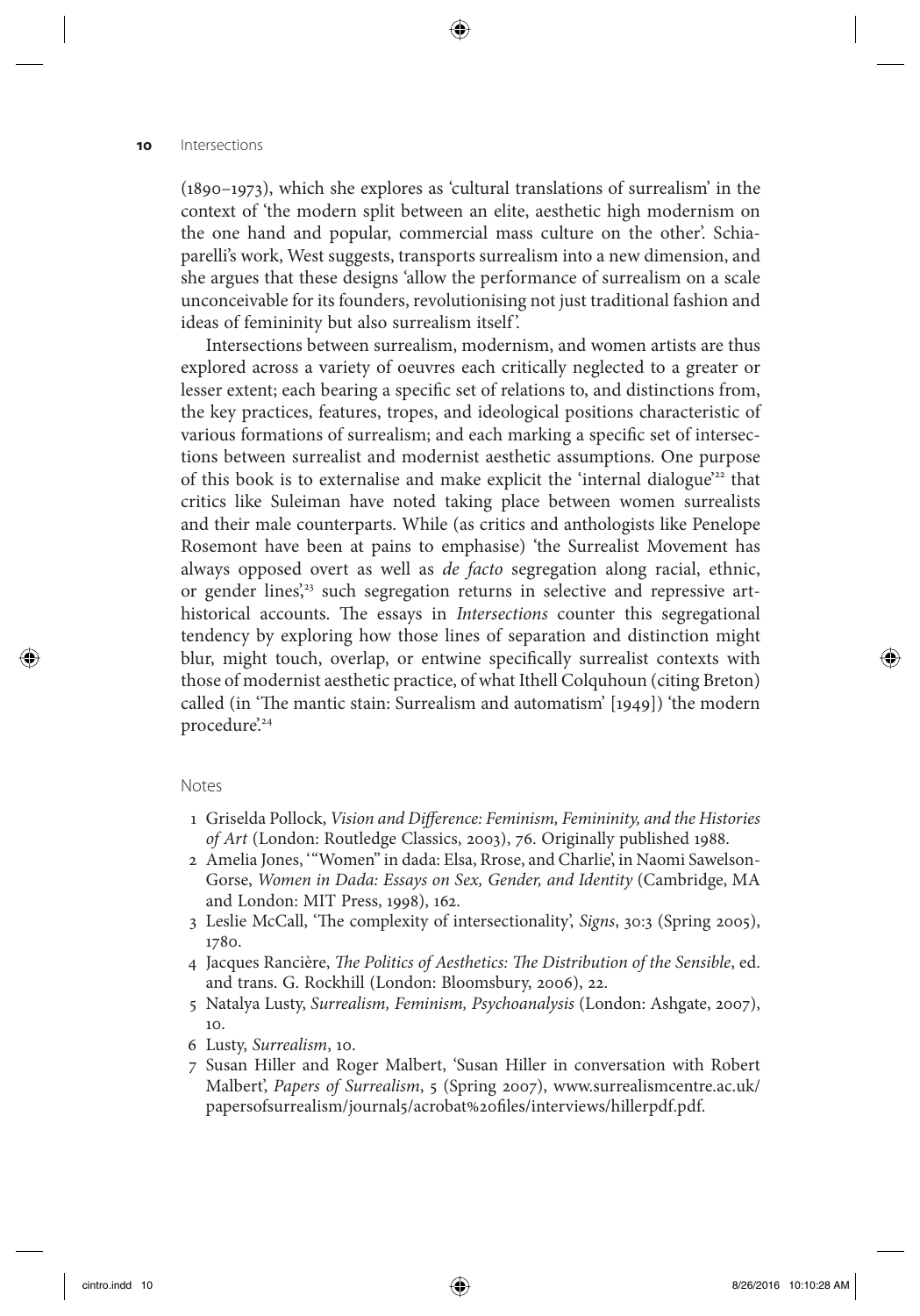8 David Cunningham, 'The futures of surrealism: Hegelianism, romanticism, and the avant-garde', *SubStance* , 34:2 (2005), 49.

⊕

- 9 Cunningham, 'The futures of surrealism', 58.
- 10 Cunningham, 'The futures of surrealism', 52.
- 11 Cunningham, 'The futures of surrealism', 58.
- 12 Maurice Blanchot, *The Infinite Conversation*, trans. S. Howard (Minneapolis: University of Minnesota Press, 1993), 409; cited by Cunningham, 'The futures of surrealism', 58.
- 13 Key works in this tradition include Orenstein ' s 'Art history and the case for the women of surrealism', first published in *The Journal of General Education*, 27:1 (1975), 31–54; Whitney Chadwick's *Women Artists and the Surrealist Movement* (London: Thames & Hudson, 1985); Katharine Conley's Automatic Woman: The Representation of Woman in Surrealism (Lincoln, NE: University of Nebraska Press, 2004); Mary Ann Caws, Rudolph Kuenzli, and Gwen Raaberg's (eds), *Surrealism and Women*: Cambridge, MA and London: MIT Press, 1991); and Krauss and Jane Livingstone's (eds), *L'Amour fou: Photography and Surrealism* (New York and Washington DC: Abbeville Press-The Corcoran Gallery of Art, 1985). Additional important works include Xavière Gauthier's *Surréalisme et sexualité* (Paris: Gallimard, 1971), and the special issue entitled *La Femme Surréaliste* of the French feminist journal *Obliques* , 14–15 (Paris, Winter 1977–78) (which included a translation of Orenstein's essay). The essays in *Intersections* develop from and expand the theoretical and referential range of the work of these texts, introducing (for example) new international perspectives to a principally American and French critical tradition.
- 14 Marsha Meskimmon, *We Weren't Modern Enough: Women Artists and the Limits of German Modernism* (Berkeley: University of California Press, 1999), 3.
- 15 Susan Rubin Suleiman, *Subversive Intent: Gender, Politics, and the Avant-Garde*  (Cambridge, MA: Harvard University Press, 2013), 145.
- 16 Suleiman, *Subversive Intent*, 12.
- 17 Meskimmon, We Weren't Modern Enough, 2.
- 18 Rosalind Krauss, 'Sculpture in the expanded field', *October*, 8 (Spring 1979), 30.
- 19 Hiller, 'Susan Hiller in conversation with Roger Malbert'.
- 20 Catriona McAra, '*Emma*'s navel: Dorothea Tanning's narrative sculpture', this volume.
- 21 Neil Matheson, 'Desert islands: magic and modernity in the work of Ithell Colquhoun', this volume.
- 22 Suleiman, *Subversive Intent*, 29.
- 23 Penelope Rosemont (ed.), *Surrealist Women: An International Anthology*  (London: The Athlone Press, 2000), xxx.
- 24 Ithell Colquhoun, 'The mantic stain: Surrealism and automatism', in Rosemont, *Surrealist Women*, 223.

#### Bibliography

Blanchot, Maurice *The Infinite Conversation*, trans. S. Howard (Minneapolis: University of Minnesota Press, 1993).

 $\langle \spadesuit \rangle$